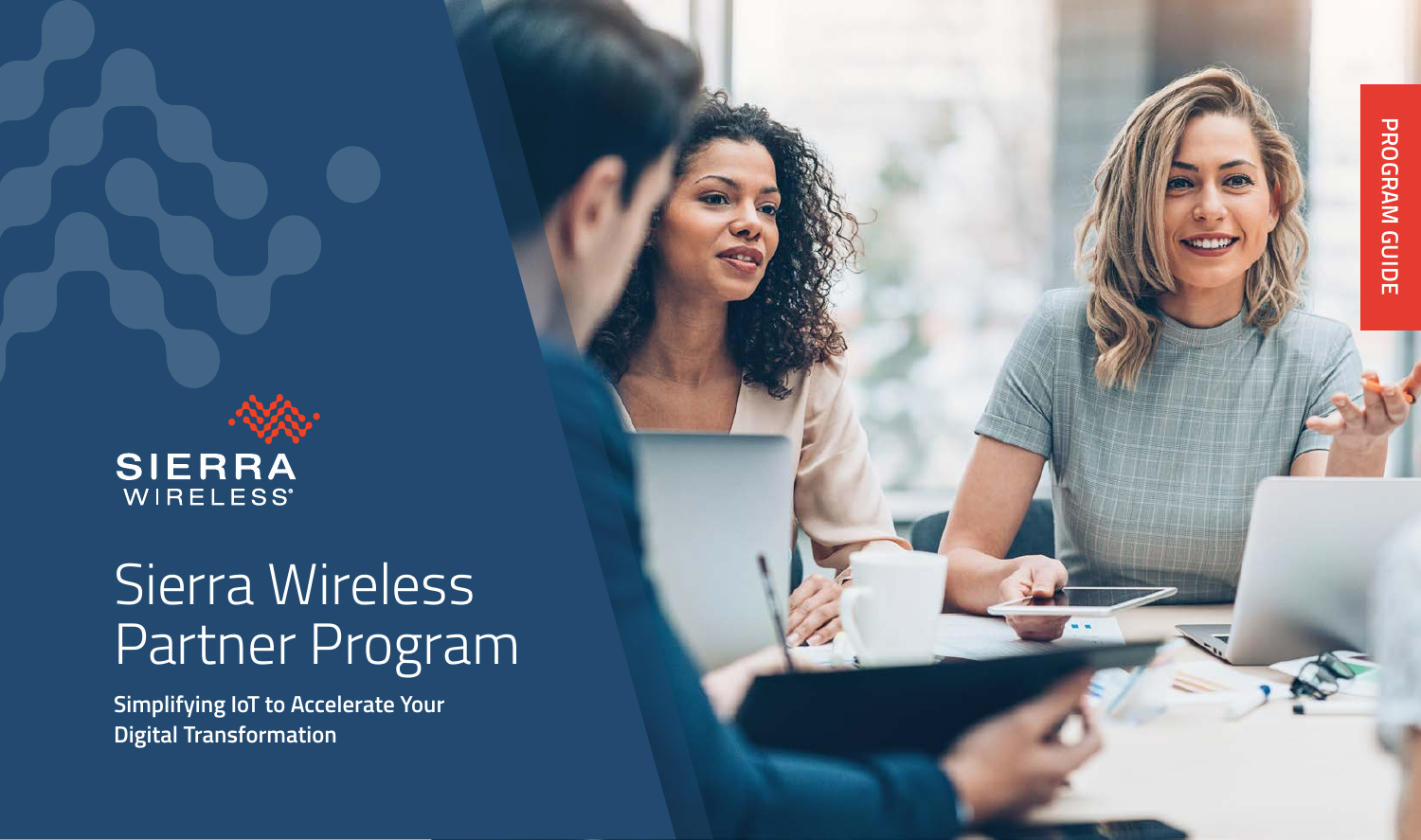

Sierra Wireless Partner Program | 2022

Sierra Wireless is proud to announce the 2022 Sierra Connect Partner Program. As the preferred and trusted, IoT solutions provider for OEMs and enterprises around the world, Sierra Wireless combines devices, software, security, and networking services to simplify IoT and accelerate the digital transformation of industries.

Sierra Wireless devices are built with a purpose, and now so is our new Sierra Connect Partner Program. The new program aims to drive more revenue through deeper collaboration, technical and sales training, and market-based competitive pricing. By uniting our channel and our product portfolio under a single program we will provide differentiated benefits to enable your success.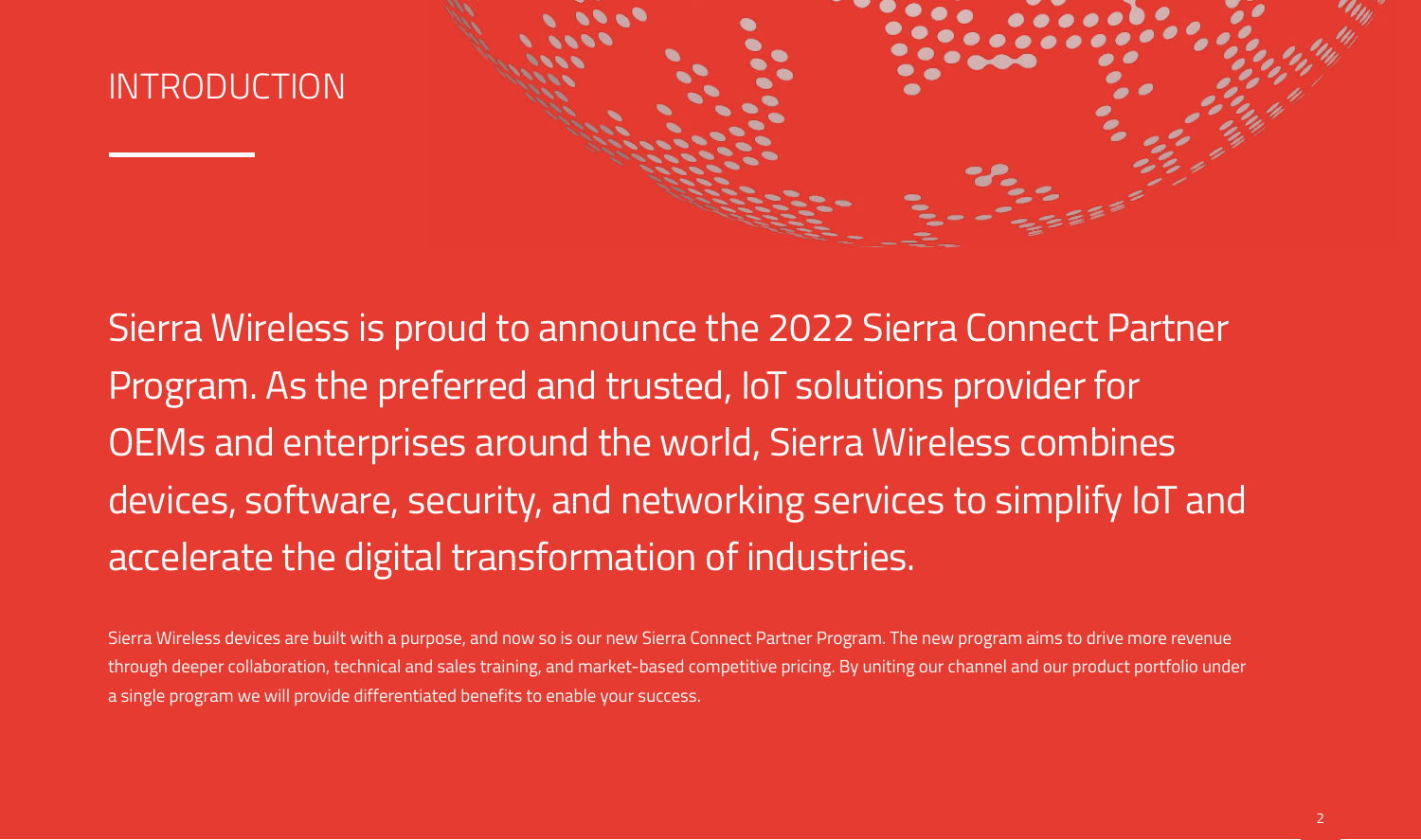

### PROGRAM DETAILS

The Sierra Connect Partner Program recognizes partners based on a combination of value and volume. The more you invest with Sierra Wireless, the more you are rewarded. New program features allow partners to expand their portfolios, benefit from a recurring revenue stream, and increase overall solution margins.

The program features a global discount strategy to create a simplified structure, better reflecting the value of Sierra Wireless products in the market. It enables you to easily quote and sell across the entire portfolio and reduce overall channel conflict.



Only partners in good standing in the Sierra Connect Partner Program and in adherence with program requirements will have access to Sierra Wireless products, software, and services. Inclusion in the Sierra Connect Partner Program may be terminated by Sierra Wireless or the partner at any time, without notice.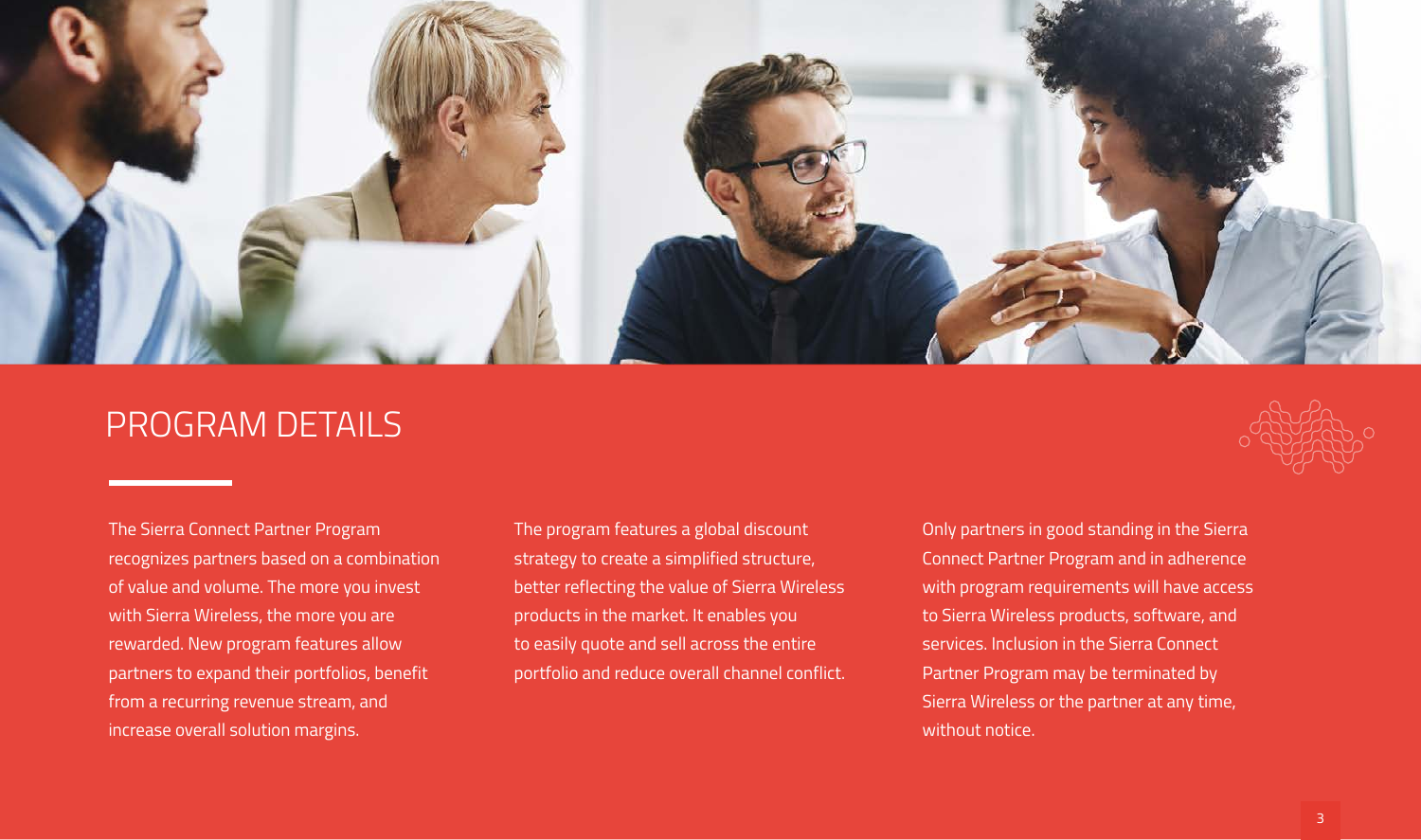## ENTERPRISE PARTNER DESIGNATIONS

### **REGISTERED SELECT PREMIER ALLIANCE**

All new Sierra Wireless partners will enter the program as a Registered Partner and must complete the initial foundational curriculum and achieve a minimum annual revenue level to remain in the program. Registered Partners receive some benefits to sell and support Sierra Wireless solutions, including sales certifications and technical training.

Sierra Wireless Select partners have committed to learning and selling Sierra Wireless Solutions. They have met the revenue and certification requirements to earn elevated status within the Sierra Connect Partner Program. Select Partners receive all the benefits of Registered Partners, in addition to deal-registration discounts.

The highest designation in the Sierra Connect Partner Program is a Premier Partner. These partners have met rigorous revenue and certification goals, invest in sales and technical training, actively promote Sierra Wireless solutions, and are competent in facilitating recurring revenue. They receive significant deal registration discounts, a dedicated channel account manager, priority market development fund allocation, improved renewal margins and greater activation dollars for Sierra Wireless Connectivity solutions.

Alliance Partner status is available to companies that develop hardware, software, solutions, and services that complement Sierra Wireless' product portfolio. By coupling our solutions with market-leading products and solutions, we can support our mutual customers with more comprehensive solutions.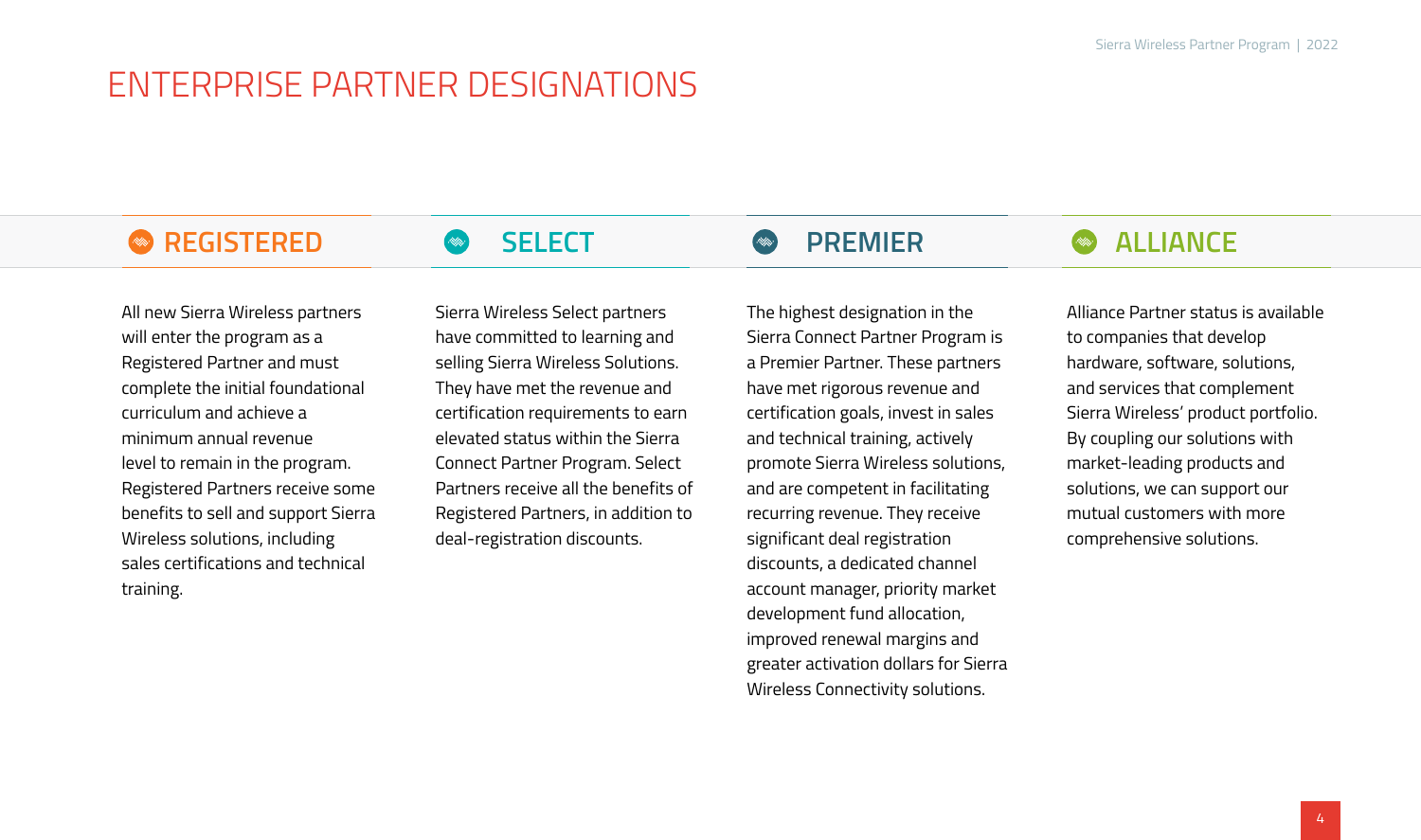## PROGRAM REQUIREMENTS

|                                      | <b>REGISTERED</b> | <b>SELECT</b><br>450 | <b>PREMIER</b> | <b>ALLIANCE</b> |
|--------------------------------------|-------------------|----------------------|----------------|-----------------|
| Signed Sierra Wireless NDA           |                   |                      |                |                 |
| Promote Sierra Wireless on Website   |                   |                      |                |                 |
| Maintain Minimum Advertised Price    |                   |                      |                |                 |
| Point of Sale Reporting              |                   |                      |                |                 |
| Quarterly Webinar Participation      |                   |                      |                |                 |
| Quarterly Business Review            |                   |                      |                |                 |
| <b>Product Registrations</b>         |                   |                      |                |                 |
| Case Study Collaboration             |                   |                      |                |                 |
| <b>Certified Sales Professionals</b> | 1                 | $\overline{2}$       | 3              | 3               |
| Certified Technical Professionals    | 1                 | $\overline{2}$       | 3              | 3               |
| <b>Additional Specializations</b>    |                   |                      |                |                 |
| Certified Renewal Specialist         | $\mathbf 0$       | 0                    | 1              |                 |
| Annual Revenue Attainment            | \$                | \$\$                 | \$\$\$         | \$\$\$          |

All partners are required to complete a Non-Disclosure Agreement, promote Sierra Wireless products and solutions, complete sales, and technical certifications, and meet minimum annual revenue.

Training is a key component of the Sierra Connect Partner Program to ensure all partners maintain a level of competency to address the evolving Internet-of-Things (IoT) marketplace. All Sierra Connect Program partners must obtain and maintain certified status annually. Customized learning plans are available to those organizations who wish to accelerate their competencies.

Revenue requirements are based on Sierra Wireless MSRP (or IoT module buy price) including products, software, and services. New for 2022, revenue obtained from Sierra Wireless Connectivity services and solutions will contribute to the annual revenue calculation.

Additional requirements are outlined on the chart. For additional details, please reach out to your Sierra Wireless Channel Business Manager.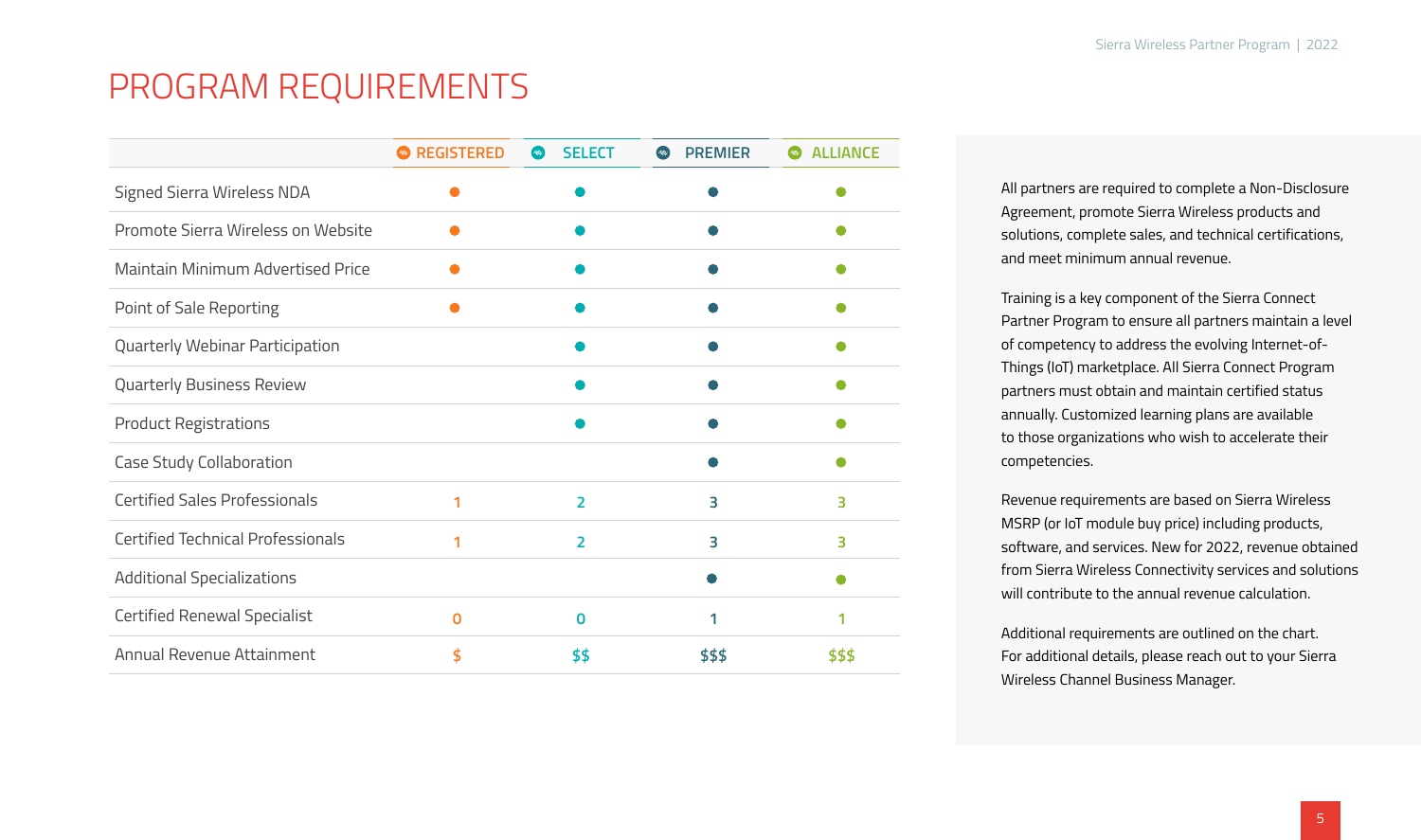## PROGRAM BENEFITS

|                                           | <b>REGISTERED</b> | <b>SELECT</b><br><b>Alley</b> | <b>PREMIER</b> | <b>ALLIANCE</b> |
|-------------------------------------------|-------------------|-------------------------------|----------------|-----------------|
| <b>Partner Portal Access</b>              |                   |                               |                |                 |
| Sierra Connect Logo Usage                 |                   |                               |                |                 |
| <b>Digital Marketing Assets</b>           |                   |                               |                |                 |
| Channel Newsletter                        |                   |                               |                |                 |
| Online Sales and Technical Training       |                   |                               |                |                 |
| Co-branded Marketing Material             |                   |                               |                |                 |
| <b>Customer Facing Presentations</b>      |                   |                               |                |                 |
| Small Group Live Technical Training       |                   |                               |                |                 |
| Dedicated Channel Business Manager        |                   |                               |                |                 |
| Discounted NFR Demo Units                 |                   |                               |                |                 |
| Volume Discounts (Project Based)          |                   |                               |                |                 |
| Pre-Qualified Sales Leads                 |                   |                               |                |                 |
| <b>Incentive Programs</b>                 |                   |                               |                |                 |
| Market Development Funds                  |                   |                               |                |                 |
| Additional Activation \$ for Connectivity |                   |                               |                |                 |
| Deal Registration                         | \$                | \$\$                          | \$\$\$         | \$\$\$          |

The new Sierra Connect Partner Program offers key features such as market development funds (MDF), project registration, training, and product certifications. For a full list of benefits, please refer to the chart.